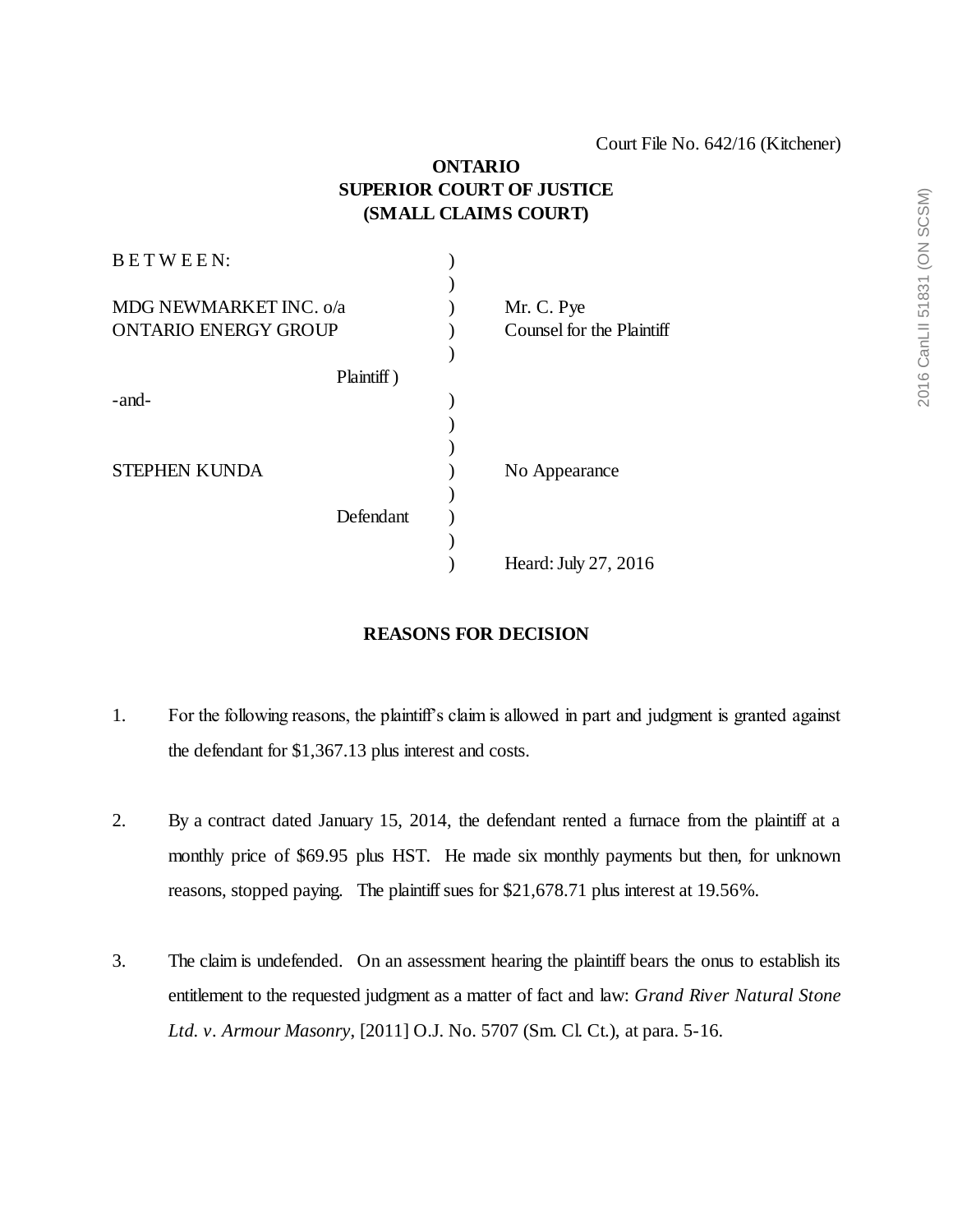- -2-
- 4. On the initial hearing of this matter counsel appeared without a witness or affidavit evidence. I adjourned the matter to give the plaintiff another chance to prepare for the assessment hearing. At the adjourned hearing, the plaintiff's evidence consisted of copies of documents and the oral evidence of a collection employee. There was no first-hand evidence of the actual events; for example the salesperson who solicited and signed the contract was not called to testify. As such the evidence of the transaction is entirely hearsay, which may be admitted in Small Claims Court but is generally entitled to discounted weight: *Central Burner Service Inc. v. Texaco Canada Ltd.* (1989), 36 O.A.C. 239 (Div. Ct.).
- 5. An original of the contract was not produced. Instead a copy of two pages was filed (Exhibit 1, Tab 1), consisting of a single-page signed contract ("the Contract") with a second page called "Terms and Conditions". The latter is printed in quite small type and is presented on the basis that it was the back of the Contract, but it bears neither signatures nor initials. A fax banner line on the former is absent from the latter. This presentation creates doubt as to the authenticity of the two items as a pair.
- 6. The Contract provides for a monthly rental price of \$69.95 plus HST but fails to address the duration of the agreement.
- 7. The Contract provides that a \$1,300 fee for delivery, installation and equipment removal would be waived by the plaintiff provided the account was in good standing on the fifth anniversary of the installation date.
- 8. The Terms and Conditions provide in article 2 that the agreement is contingent on several things including whether installation of the furnace "is economically rational." It then provides in small type that the customer agrees "to rent the equipment from OEG starting from the date this agreement is signed and for the useful life of the equipment estimated to be about 15 years."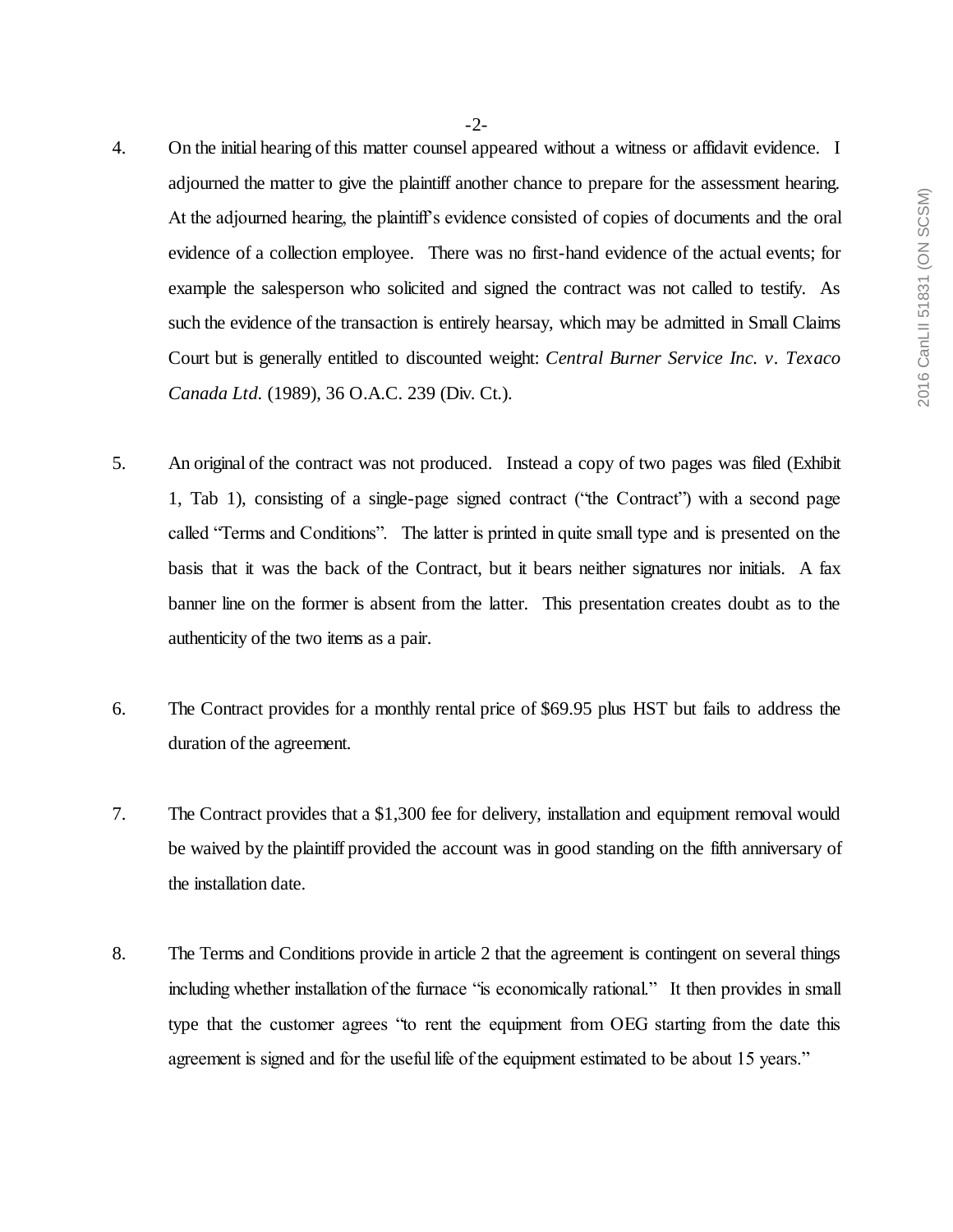- -3-
- 9. Another interesting aspect of this agreement is the plaintiff's submission that it provides for an automatic annual price increase of 3.8%.
- 10. The Contract clearly identifies the monthly price as \$69.95. Then there is reference buried within a paragraph of additional verbiage to an "annual increase limited to 3.8%." The minuscule Terms and Conditions then state in part of article 2:

I understand that on each annual anniversary of my installation date, my monthly payment [sic] is limited to an annual increase of 3.8% of the amount payable in the preceding year or in accordance with the Consumer Price Index published for the preceding calendar year, whichever is greater, unless I am otherwise notified.

- 11. Despite the clear identification of the monthly price as \$69.95 twice in handwritten entries on the Contract, and no lease term, the plaintiff now claims based on the unpaid balance of 15 years of payments with annual increases of 3.8% each year. The result would be that \$69.95 would cease to be the price after the first of 15 years and the actual price would almost double by the end of that period.
- 12. The furnace was installed on January 20, 2014.
- 13. An "Invoice" was generated dated January 21, 2014 (Exhibit 2). It appears to be an invoice for the furnace, in the amount of \$5,768.08 with no HST. In a box entitled "Terms" it indicates "Home Trust". The facts behind this document were not addressed in the evidence. Possibly it is not an invoice at all but only an indication that a third party paid the plaintiff for the equipment and that amount was built into the monthly payment agreement between the parties. There is no evidence that the defendant paid this invoice and the agreement makes no provision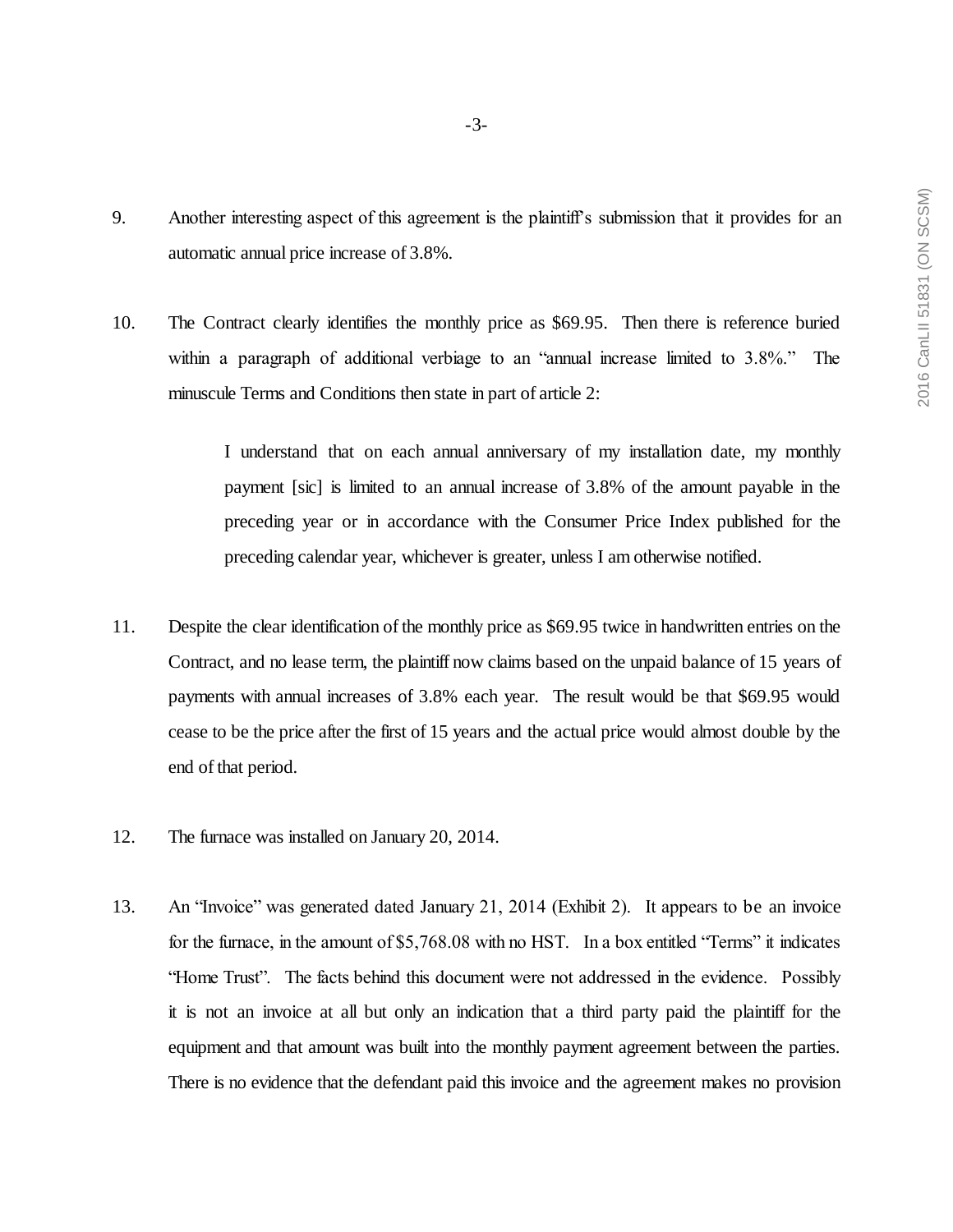for such a payment.

- 14. After installation the defendant made only six monthly payments and then stopped. There is no evidence as to why.
- 15. Almost two years later, the plaintiff sent the defendant an "Invoice" dated June 10, 2016 (Exhibit 1, Tab 2), for \$40,332.68. That was comprised of \$16,210.85 plus HST for the balance of monthly payments for the 15 years including annual price increases of 3.8%, plus interest at 1.5% per month totalling \$19,481.79 plus HST. Interest was charged on payments due in the future through to the year 2029.
- 16. Three days later on June 13, 2016, the plaintiff sent the defendant another "Invoice", this time for only \$2,663.44, representing two years' worth of arrears (subject to the 3.8% increases) plus \$300 in NSF charges, plus interest at 18% per year, plus HST (Exhibit 1, Tab 3). No explanation was provided to the defendant as to why there were two invoices in such dramatically different amounts only three days apart.
- 17. In submissions before me, the plaintiff conceded that there is no contractual basis for interest exceeding the *Courts of Justice Act* rate nor for an NSF fee of \$50 per returned item. Therefore by its own admission the plaintiff's "Invoice" dated June 10, 2016 was exaggerated by more than 100% (prior to consideration of the claim for annual increases at 3.8%). It is difficult to see how that invoice could have been delivered in good faith.
- 18. I find the plaintiff's treatment of this transaction lamentable. The terms and format of the contract documentation appear designed to obscure from the customer the framework of the agreement as it was presented to the court over two years later. In particular, the striking lack of clarity as to the duration of the agreement and as to the claimed annual price increases lead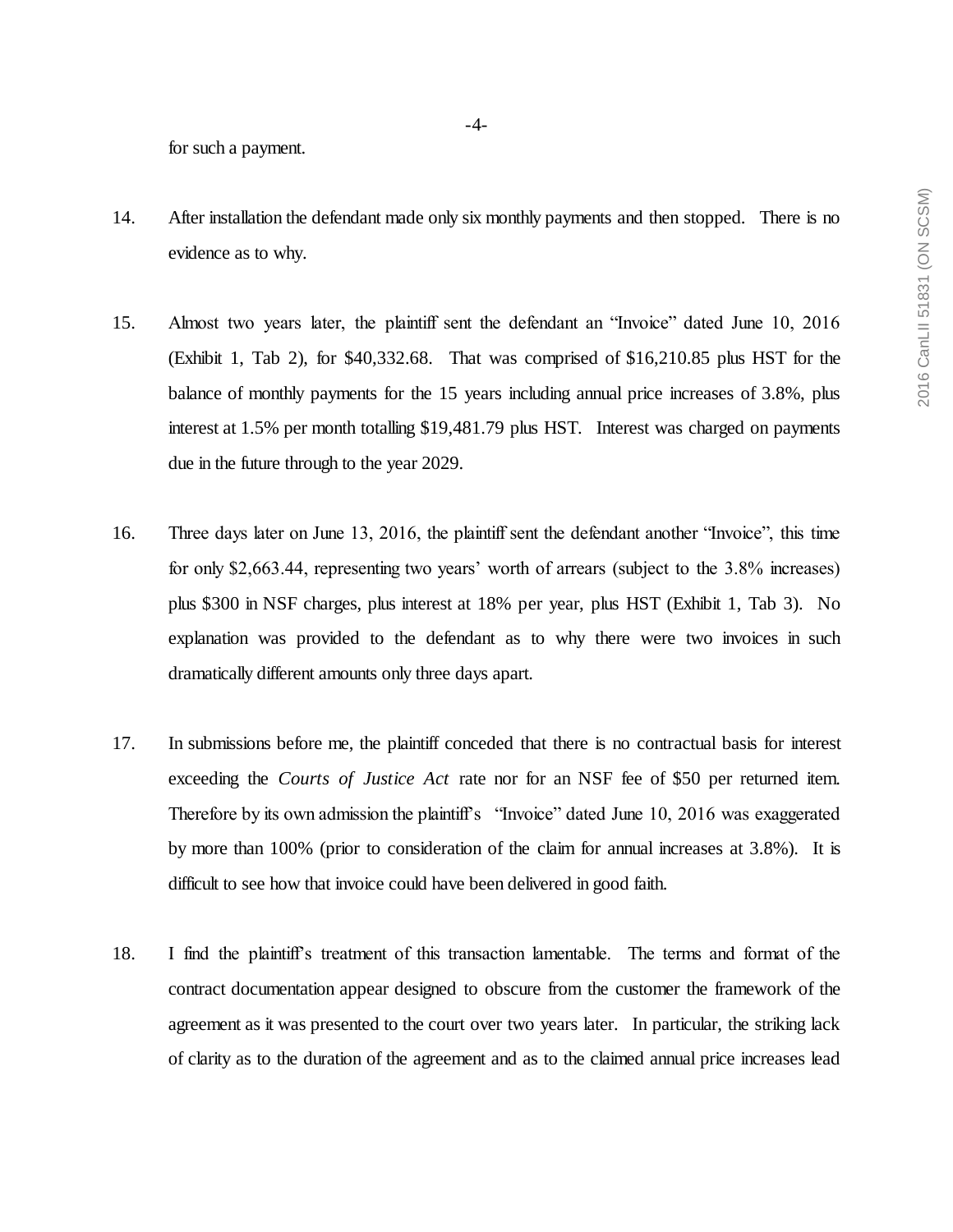me to conclude that these represent material ambiguity at the very least, which warrant application of the *contra proferentem* doctrine. If the price was to increase each and every year by 3.8%, without further notice, and for 15 years, the contract should have said so. Reference to the possibility of annual increases "not exceeding 3.8%" did not state the plaintiff's position on the price of this contract at all fairly to the customer.

- 19. If the Terms and Conditions were found to be part of the agreement, they simply refer to an estimated lifespan of the equipment. I have no evidence of the basis or accuracy of the 15-year estimate. One can only speculate as to the actual useful life of the furnace and therefore as to the actual term of this agreement had it not been breached by the defendant.
- 20. Given the evidence before the court including the absence of an original version of the contract, the lack of evidence concerning its form when executed by the defendant and the lack of initials on the Terms and Conditions document and the form and hearsay nature of the copy produced, I am not prepared to accept on a balance of probabilities that it is a true copy of the back of the document signed by the defendant. Therefore I decide this matter without reference to those Terms and Conditions.
- 21. In the absence of any agreed duration of the agreement, the law would imply a mutual right to terminate on reasonable notice. That would be 30 days in my opinion. Here the defendant gave no specific notice but simply stopped paying. I find that he is liable for an additional two months' rent before the plaintiff ought to have surmised that he had terminated the agreement. Three months at \$69.95 plus HST is \$237.13.
- 22. In addition the plaintiff is entitled to some part of the charge for delivery, installation and removal in the amount of \$1,300, since the account was not in good standing on the fifth anniversary of